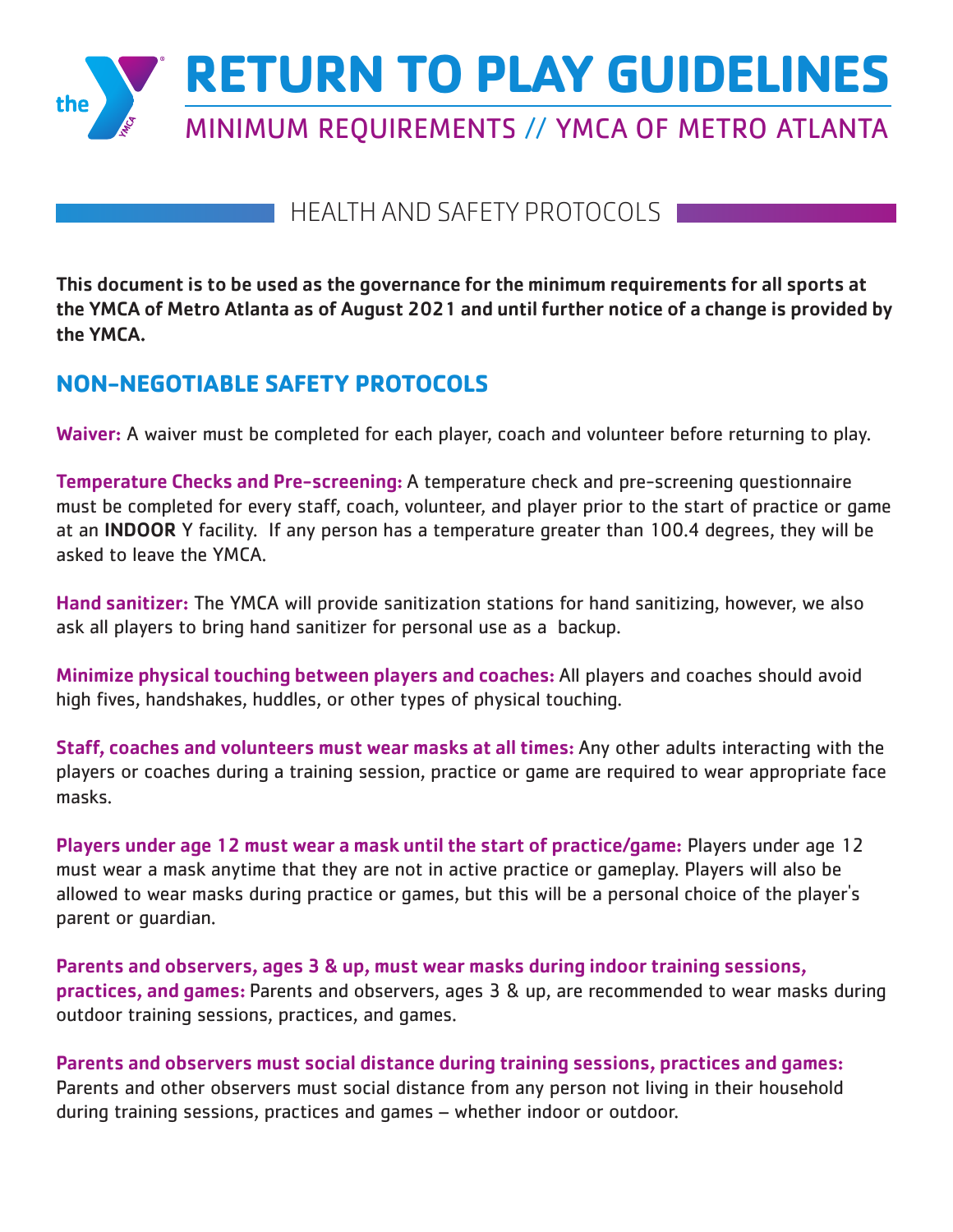#### Parents and observers may or may not be allowed to accompany their player in Indoor facilities

based on capacity which is determined by the current state executive order. Some YMCAs may request spectators to remain in their vehicle (or in another designated location outside of the YMCA or activity room). Each YMCA will communicate to coaches, parents and staff what is allowed regarding spectating for each specific program.

#### Parents and observers must bring their own chairs or seating.

Avoid "shared" equipment: Players should have their own alternate color training top or pinny -Pinnies should not be shared. Players should have their own ball whenever possible, water bottle, towel, etc. Participants should bring their own snacks, and there should be no shared/team snacks.

Reduce players touching practice equipment: The handling of all training items, i.e., cones, flags, goals, etc. will be limited to coaches. Shared equipment will be cleaned frequently.

Avoid large gatherings or lines of players: Coaches will avoid having players stand or assemble in lines, small groups, or huddles. Coaches will alter their training methods to incorporate appropriate social distancing (maintaining 6' distancing between players when providing instruction, etc.). Player and referee benches will be removed when possible, and players, referees and spectators will need to provide their own seating.

Facility structures cleaning and use: Any facilities that are accessible during training, practices and games will be cleaned and disinfected regularly. Railing, door-handles and other surfaces that are touched frequently will also be cleaned and disinfected regularly.

Increased signage throughout facilities and fields: YMCAs will post signage throughout facilities and fields wherever possible to remind all players, coaches and spectators to maintain social distancing.

Safety oversight: YMCAs will have staff and/or contract coaches present at all facilities (indoor & outdoor) while there is training, practices or games occurring. The YMCA staff, in partnership with coaches and volunteers, will monitor fields and facilities to help maintain appropriate social distancing and enforcement of all protocols.

Staff and coaches should monitor for symptoms: Any coach, player, parent, referee and or spectator who is sick, has a persistent cough, is running a temperature or is displaying any symptoms suggesting that the individual may be ill, (from any contagious malady, including cold, flu, or suspected corona virus} will be prohibited from attending training or games. Any coach or administrator who sees any adult attendee who displays any of these symptoms will be asked to leave. A minor who is displaying any of these symptoms will be safely isolated until an adult responsible for the minor can remove the minor.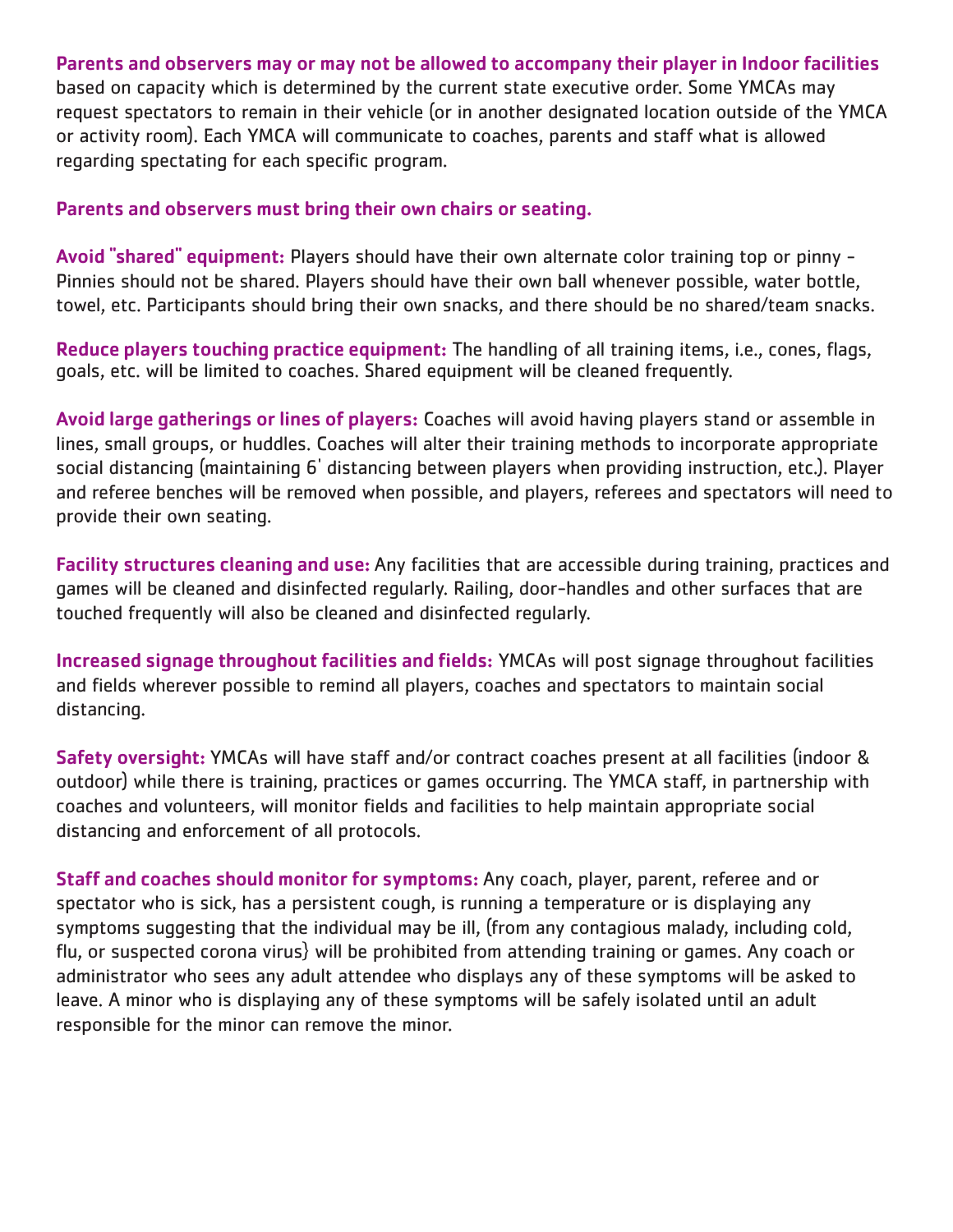# **WHAT IF SOMEONE GETS SICK**

When the Y is made aware that a player, coach, ref or staff member has tested positive for COVID-19:

- If the Y is made aware of a positive test, communication will be sent to any potentially impacted staff, coaches, volunteers, and participants.
- The player, coach, ref or staff member will be asked to self-quarantine and will not be permitted to return until at least 10 days have passed since symptoms first appeared, at least 24 hours with no fever without fever-reducing medication, and a doctor's note or a negative COVID test has been provided.

### **WHAT IF A PERSON HAS HAD DIRECT EXPOSURE TO SOMEONE WHO HAS TESTED POSITIVE FOR COVID**

We ask that any person who has had direct exposure, follows the CDC guidelines below before returning to practice or games.

#### What is considered direct exposure?

Someone who was within 6 feet of an infected person for a cumulative total of 15 minutes or more over a 24-hour period:

- Person with COVID-19 who has symptoms (in the period from 2 days before symptom onset until they meet criteria for discontinuing home isolation; can be laboratory-confirmed or a clinically compatible illness)
- Person who has tested positive for COVID-19 (laboratory confirmed) but has not had any symptoms (in the 2 days before the date of specimen collection until they meet criteria for discontinuing home isolation)

Note: This is irrespective of whether the person with COVID-19 or the contact was wearing a mask or whether the contact was wearing respiratory personal protective equipment (PPE).

### Recommended Precautions for the Public

- Stay home until 10 days after last exposure and maintain social distance (at least 6 feet) from others at all times
- Self-monitor for symptoms
	- $\geq$  Check temperature twice a day
	- ➢ Watch for fever, cough, or shortness of breath, or other symptoms of COVID-19